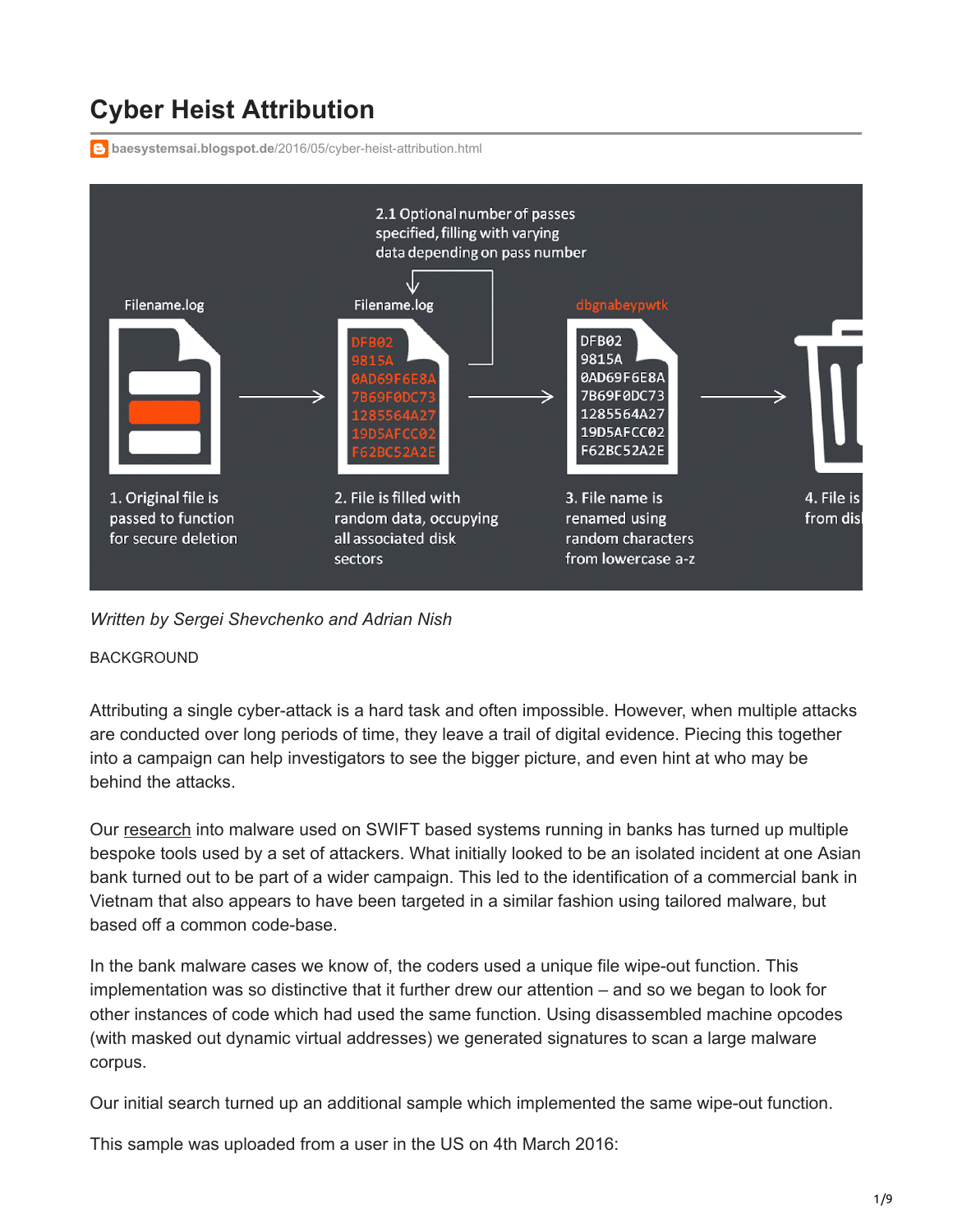| SHA <sub>1</sub>                                    | Compile<br>time | Size<br>(bytes) | <b>Name</b>   | Country |
|-----------------------------------------------------|-----------------|-----------------|---------------|---------|
| c6eb8e46810f5806d056c4aa34e7b8d8a2c37cad 2014-10-24 | 09:28:55        | 45.056          | msoutc.exe US |         |

ANALYSIS

The msoutc.exe functionality

msoutc.exe accepts a number of parameters passed with the command line. When executed, it checks if there is another instance of itself already running on a system, by attempting to create a mutex called:

Global\FwtSqmSession106839323\_S-1-5-20

If the mutex creation attempt fails, returning the 'already exists' error code, the bot will quit and delete itself by executing a self-delete batch file. The bot then copies itself into a temporary directory as:

#### %TEMP%\sysman\svchost.exe

Next, it recreates its configuration file  $wmplog09c$ . sqm in the same directory. As in case with the malware described in our [blogpost,](http://baesystemsai.blogspot.com/2016/04/two-bytes-to-951m.html) it will also install itself as a system service.

The service will be called *"Indman"*, *"Indexing Manager"*, and described as *"Provides fast indexing service"*.

The malware keeps its logs within an encrypted file wmplog15r.sqm and/or wmplog21t.sqm, located in the same directory. The logged messages are encrypted with a key:

## y@s!11yid60u7f!07ou74n001

Back in 2015, PwC [reported](http://pwc.blogs.com/cyber_security_updates/2015/01/destructive-malware.html) a malware with an identical encryption key as above and a very similar unique mutex name. The msoutc.exe bot matches the description of other tools from the same toolkit, as described in the US CERT Alert TA14-353A:

| US Cert Alert                           | PwC.                      | msoutc.exe                                                          |
|-----------------------------------------|---------------------------|---------------------------------------------------------------------|
| FwtSqmSession106829323 S-1-<br>$5 - 19$ | $1 - 5 - 19$              | FwtSqmSession106829323 S- FwtSqmSession106839323 S-<br>$1 - 5 - 20$ |
| y0uar3@s!llyid!07,ou74n60u7f001         | y@s!11yid60u7f!07ou74n001 | y@s!11yid60u7f!07ou74n001                                           |

If the configuration file is missing, the bot initiates a default configuration and saves it to the wmplog09c.sqm file, located in the same directory. The default parameters specify 127.0.0.1 (local host) and port 443 as the default address for the C&C server.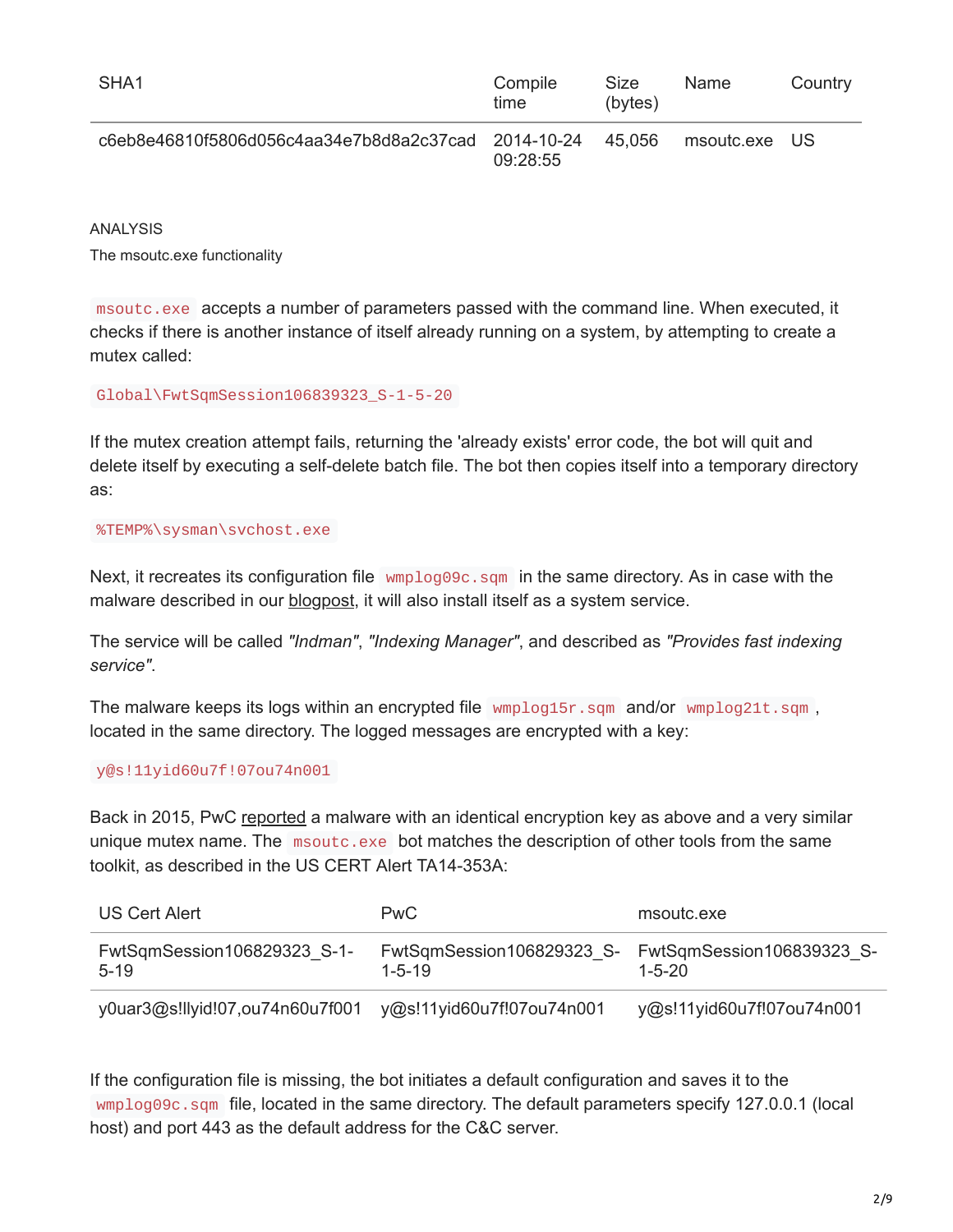In this case, the bot expects the C&C server's IP address and port number to be passed as the command line parameters. These parameters are then used to update the configuration file.

Since the configuration file is not available for analysis, the C&C IP remains unknown, but the port number is likely to be 443, same as the default value.

Every 5 minutes it initiates a communication to the remote C&C. All communications are encrypted. The beacon signal it sends contains the local IP address. The data it receives from the C&C is first decrypted, and then used to update its own executable and the wmplog09c.sqm configuration file. The updated executable may have additional functionality that is missing in the analysed sample.

The msoutc.exe 'wipe-out' and 'file-delete' functions

When the malware reaches out to the C&C server, it may receive a special instruction to terminate itself. In that case, it uninstalls its service, deletes its configuration and log files, then quits and deletes itself by executing a self-delete batch file that has the following format:

.data:0040A400 echoOffD1Del db '@echo off',0Dh,0Ah .data:0040A400 db ':D1',0Dh,0Ah .data:0040A400 db 'del /a %1',0Dh,0Ah .data:0040A400 db 'if exist %1 goto D1',0Dh,0Ah .data:0040A400 db 'del /a %0',0

The batch file format is identical to the one previously [reported](https://www.operationblockbuster.com/wp-content/uploads/2016/02/Operation-Blockbuster-Report.pdf) by Novetta.

In order to delete its configuration and log files, the bot calls an internal function that wipes these files out so that their contents cannot be forensically restored.

The implementation of this function is very unique - it involves complete filling of the file with the random data in order to occupy all associated disk sectors, before the file is deleted. The file-delete function itself is also unique – the file is first renamed into a temporary file with a random name, and that temporary file is also deleted.

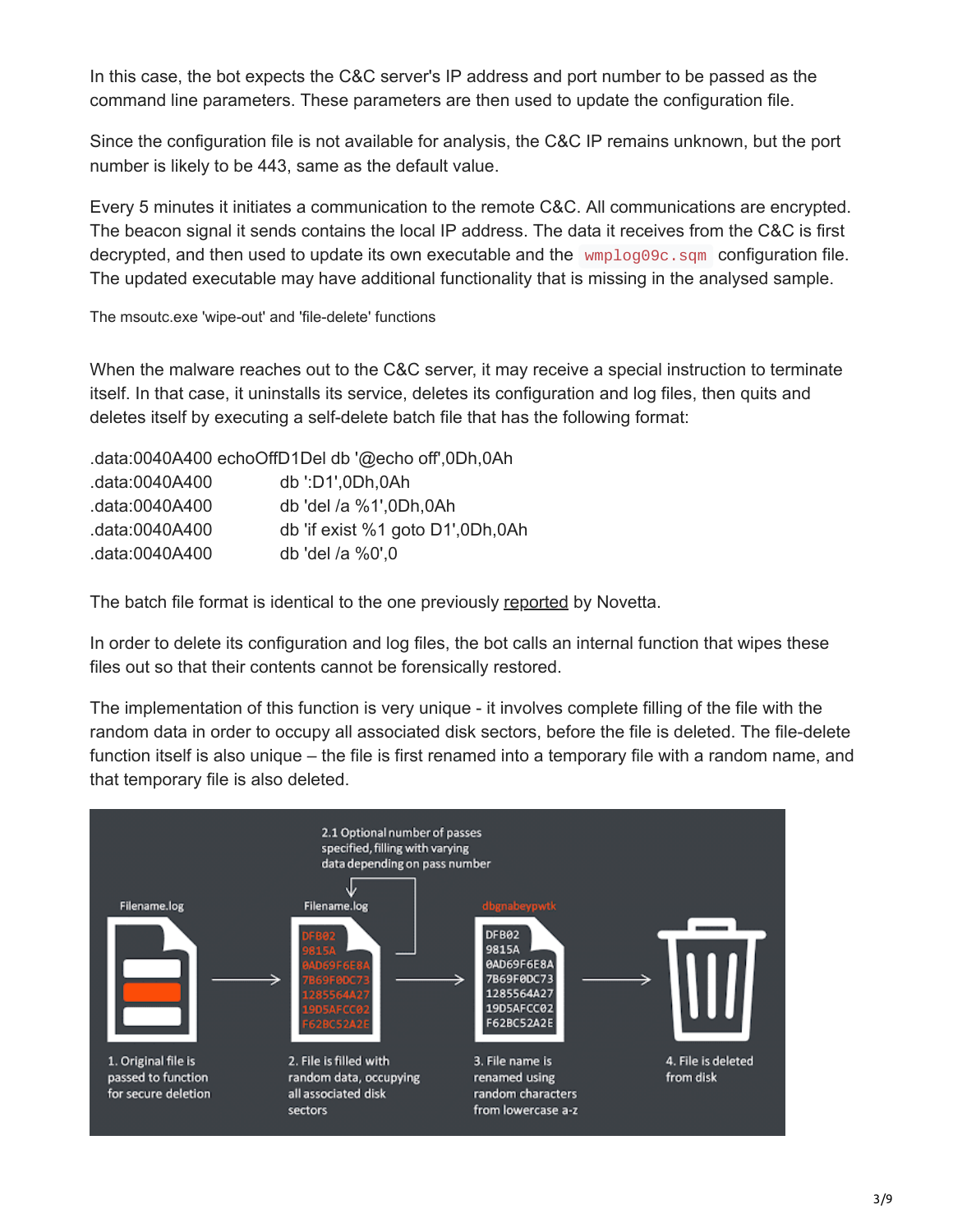Let's compare the wipe-out function employed by this bot to the wipe-out function within the malware that was involved in the operation against the bank in Vietnam.

| <b>Machine Opcode</b>                              |                                     | Disassembled Code                               |
|----------------------------------------------------|-------------------------------------|-------------------------------------------------|
| B8 20 10 00 00<br>E8 96 EA 04 00<br>53<br>55<br>57 | mov<br>call<br>push<br>push<br>push | eax, 1020h<br>alloca_probe<br>ebx<br>ebp<br>edi |
| FF 15 4C F0 45 00                                  | call                                | ds:GetTickCount                                 |
|                                                    |                                     |                                                 |

The first instruction is to assign  $0x1020$  to EAX - this instruction is represented with an opcode B8 20 10 00 00, and it stays the same across the compared samples.

The second instruction is to call a function located at the address calculated as the address of the next instruction ( push ebx ) plus  $0 \times 4E$ A96. Depending on a sample, the compiler may place *\_\_alloca\_probe()* function at a different offset within the executable, hence the 0x4EA96 offset is dynamic and the opcode bytes 96 EA 04 (representing 0x4EA96 ) should be ignored in our comparison.

The API *GetTickCount()* is called with the last instruction, but again, the pointer into the API is stored in this particular sample at the virtual address of  $\alpha$  ox45F04C. In a modified sample with a different image base, the virtual address of this pointer will also be different. Hence, the bytes 4C F0 45 (representing 0x45F04C ) should also be masked out (ignored).

Using this principle, full comparison of this function's implementation can now be done.

As it turns out, the wipe-out function employed by this bot is byte-to-byte identical to wipe-out function within the malware that was involved in the operation against the bank in Vietnam, as shown below:

| Wipe-out function  | Wipe-out function       |
|--------------------|-------------------------|
| (msoute.exe, 2014) | (Vietnam malware, 2015) |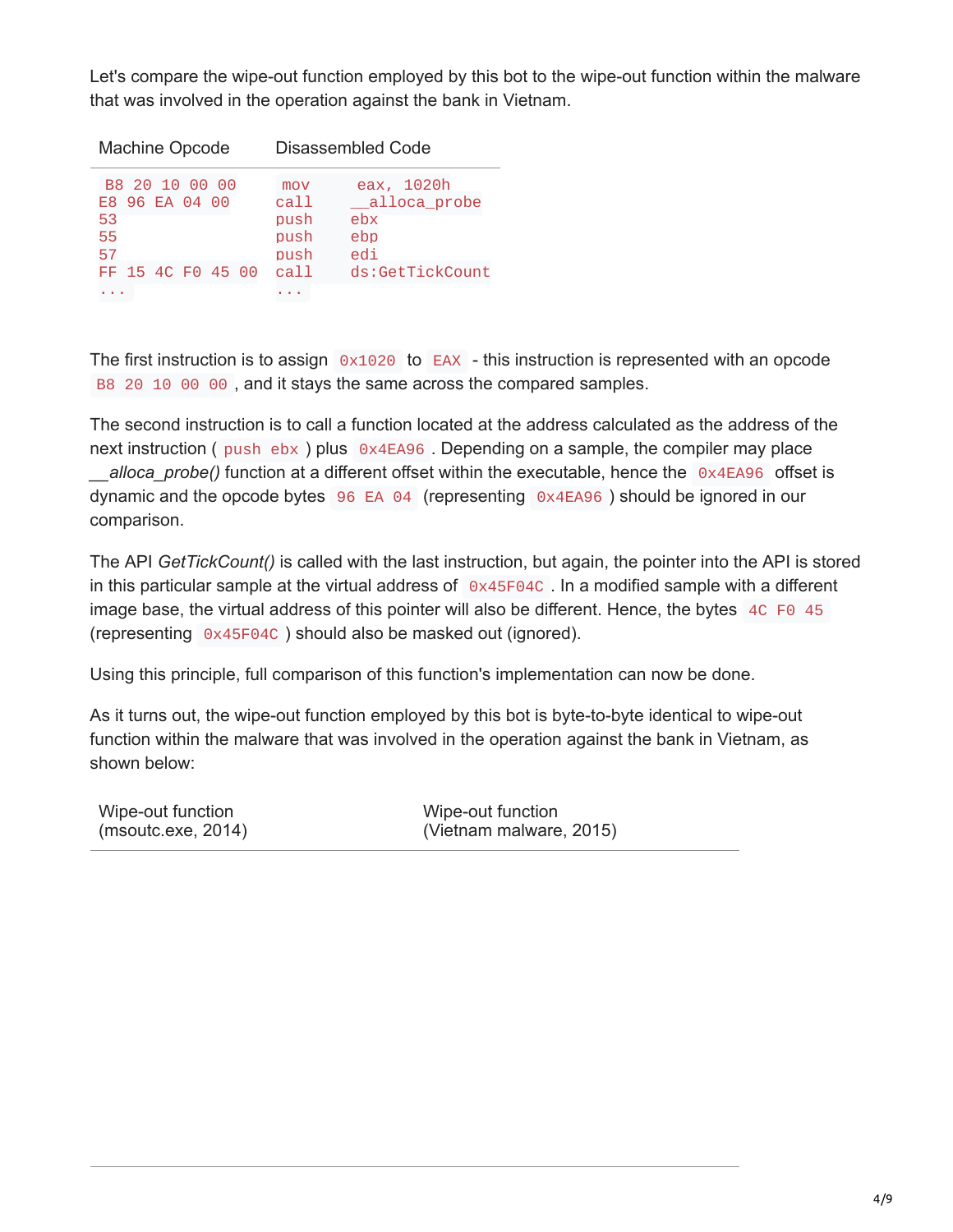| B820100000E8B64E0000535557FF1500  | B820100000E896EA0400535557FF154C |
|-----------------------------------|----------------------------------|
| 90400050FF154C90400083C404C64424  | F0450050FF152CF1450083C404C64424 |
| 0CFFFF156890400025FF000080790748  | 0CFFFF1524F1450025FF000080790748 |
| 0D00FFFFFF408844240DB9FF03000033  | 0D00FFFFFF408844240DB9FF03000033 |
| C08D7C242DC644242C5F33DBF3AB66AB  | C08D7C242DC644242C5F33DBF3AB66AB |
| 5368800000006A0353AA8B8424401000  | 5368800000006A0353AA8B8424401000 |
| 0053680000004050C644242AFF885C24  | 0053680000004050C644242AFF885C24 |
| 2BC644242C7EC644242DE7FF15A4AC40  | 2BC644242C7EC644242DE7FF1548F045 |
| 008BE883FDFF7510FF151C9040005F5D  | 008BE883FDFF7510FF1508F045005F5D |
| 5B81C420100000C3566A02536AFF55FF  | 5B81C420100000C3566A02536AFF55FF |
| 15D4AC40008D4C242453518D5424386A  | 1544F045008D4C242453518D5424386A |
| 015255FF15ACAC400055FF15C8AC4000  | 015255FF1540F0450055FF153CF04500 |
| 8D44241C5055FF15D0AC400033F68974  | 8D44241C5055FF1538F0450033F68974 |
| 24188B84243810000083F8067E05B806  | 24188B84243810000083F8067E05B806 |
| 0000003BF00F8DC900000053535355FF  | 0000003BF00F8DC900000053535355FF |
| 15D4AC40008A4434103CFF75148D4C24  | 1544F045008A4434103CFF75148D4C24 |
| 30680010000051E8C4FDFFFF83C408EB  | 30680010000051E8C4FDFFFF83C408EB |
| 1C25FF000000B9000400008AD08D7C24  | 1C25FF000000B9000400008AD08D7C24 |
| 308AF28BC2C1E010668BC2F3AB8B4424  | 308AF28BC2C1E010668BC2F3AB8B4424 |
| 208B4C241C33FF33F63BC37C607F0A3B  | 208B4C241C33FF33F63BC37C607F0A3B |
| CB765AEB048B4C241C2BCF1BC678157F  | CB765AEB048B4C241C2BCF1BC678157F |
| 0881F900100000760BB900100000895C  | 0881F900100000760BB900100000895C |
| 242CEB048944242C8D4424245350518D  | 242CEB048944242C8D4424245350518D |
| 4C243C5155FF15ACAC400085C0741F8B  | 4C243C5155FF1540F0450085C0741F8B |
| 4424243BC3741603F88B44242013F33B  | 4424243BC3741603F88B44242013F33B |
| F07CB27F088B4C241C3BF972AC55FF15  | F07CB27F088B4C241C3BF972AC55FF15 |
| C8AC40008B44241840894424188BF0E9  | 3CF045008B44241840894424188BF0E9 |
| 1EFFFFFFF55FF15A8AC40008B94243410 | 1EFFFFFF55FF1510F045008B94243410 |
| 00005352E847FDFFFF83C4085E5F5D5B  | 00005352E847FDFFFF83C4085E5F5D5B |
| 81C420100000C3                    | 81C420100000C3                   |
|                                   |                                  |

NOTE: the greyed-out areas correspond to the virtual addresses of the called APIs – these addresses would not be expected to be constant across different samples, and hence, should be ignored.

The wipe-out function used in the Bangladesh malware case was slightly different: the author removed one outer loop from the writing into the file, and one randomisation layer, as shown below. However, the core of the function was left intact.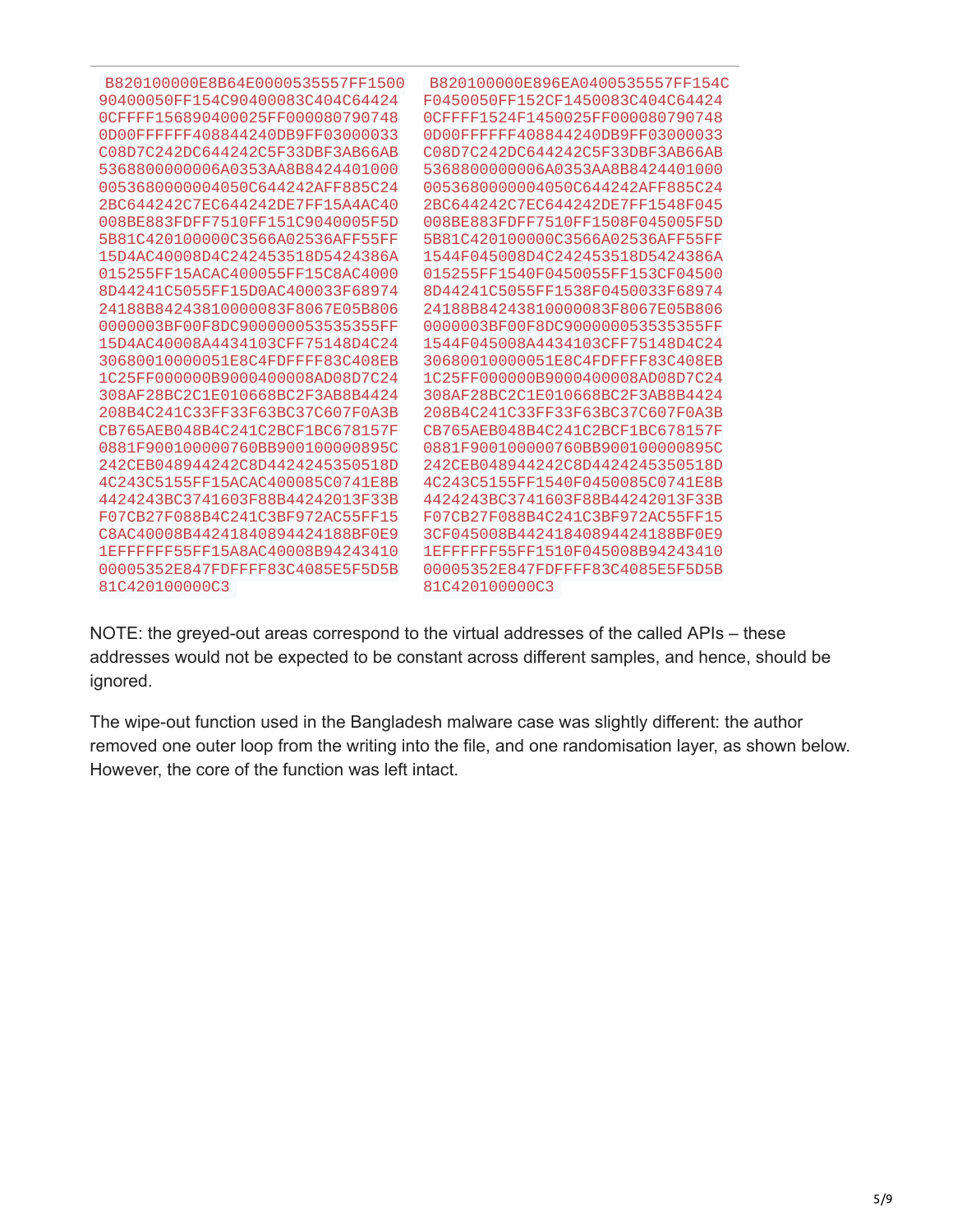

At the end of the file writing, the wipe-out function makes a call to a file-delete function that removes the file/directory – this is named *removeFileDir()* in our reconstructed code.

This function is implemented identically in all the analysed samples, up to the last character. It's very distinctive as the file is first renamed into a random filename in the same directory, and then deleted, as shown below in the reconstructed code: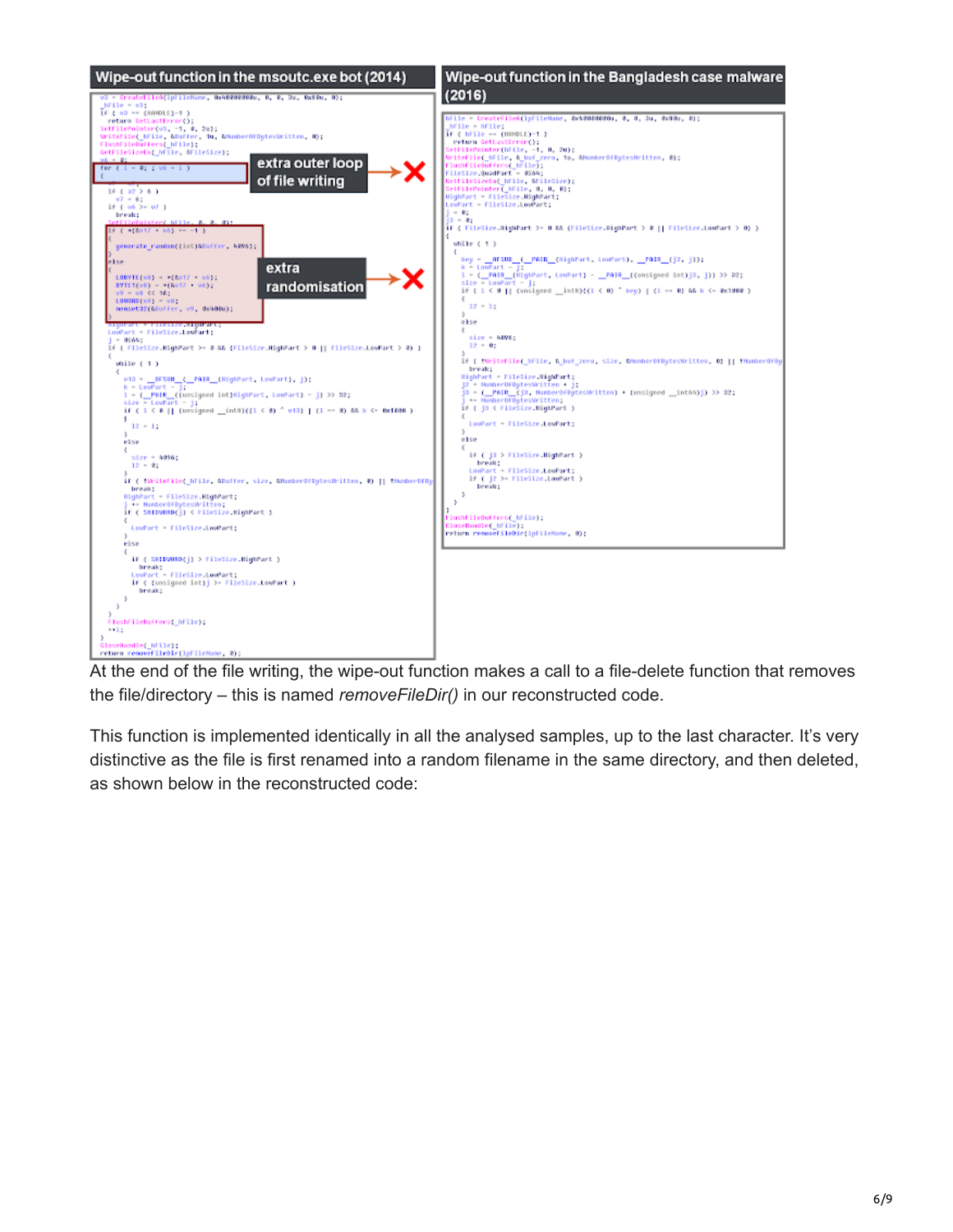```
01
02
03
04
char *backslash;
05
char *fileName;
06
char next_char;
07
char _filepath;
08
09
10
11
12
strcpy(&_filepath, lpExistingFileName);
13
backslash = strrchr(&_filepath, '\\');
14
15
16
17
18
19
20
21
22
23
24
25
26
27
28
29
30
31
32
33
34
35
36
37
38
39
     DWORD removeFileDir(LPCSTR lpExistingFileName, bool bDir)
     {
     const CHAR *_filePath;
    char buf;
    _{_{\text{}}-}filepath = 0;
     _filePath = 1pExistingFileName;
    memset(&buf, 0, 0x100u);
    if (backslash)
    fileName = backslash + 1;
    else
    fileName = &_filepath;
    if (*fileName)
     {
    do
     {
     *fileName = rand() % 26 + 'a';
     next_{char} = (fileName++)[1];}
     while ( next_char );
     }
     if (MoveFileA(lpExistingFileName, &_filepath))
     filePath = & filepath;if (bDir)
     \left\{ \right.if (!RemoveDirectoryA(_filePath))
     return GetLastError();
     }
     else if (!DeleteFileA(_filePath))
     {
     return GetLastError();
     }
    return 0;
     }
```
## **ATTRIBUTION**

So what else do we know about msoutc.exe ? It turns out that this malware exhibits the same unique characteristics, such as mutex names and encryption keys, as other tools from a larger toolkit [described](https://www.us-cert.gov/ncas/alerts/TA14-353A) in US-CERT Alert TA14-353A.

The US-CERT alert mentions "a major entertainment company" and is widely believed to describe the toolkit used to conduct destructive cyber-attack which took place in late 2014. Further details of this same toolkit were disclosed in the 'Op Blockbuster' [report](http://www.operationblockbuster.com/wp-content/uploads/2016/02/Operation-Blockbuster-Report.pdf) in February 2016.

msoutc.exe matches the description of the 'Sierra Charlie' variants in their report. From their analysis this is described as a spreader type of malware, presumably used to gain a foothold on multiple devices within a target environment before launching further actions.

Summarising the overlaps: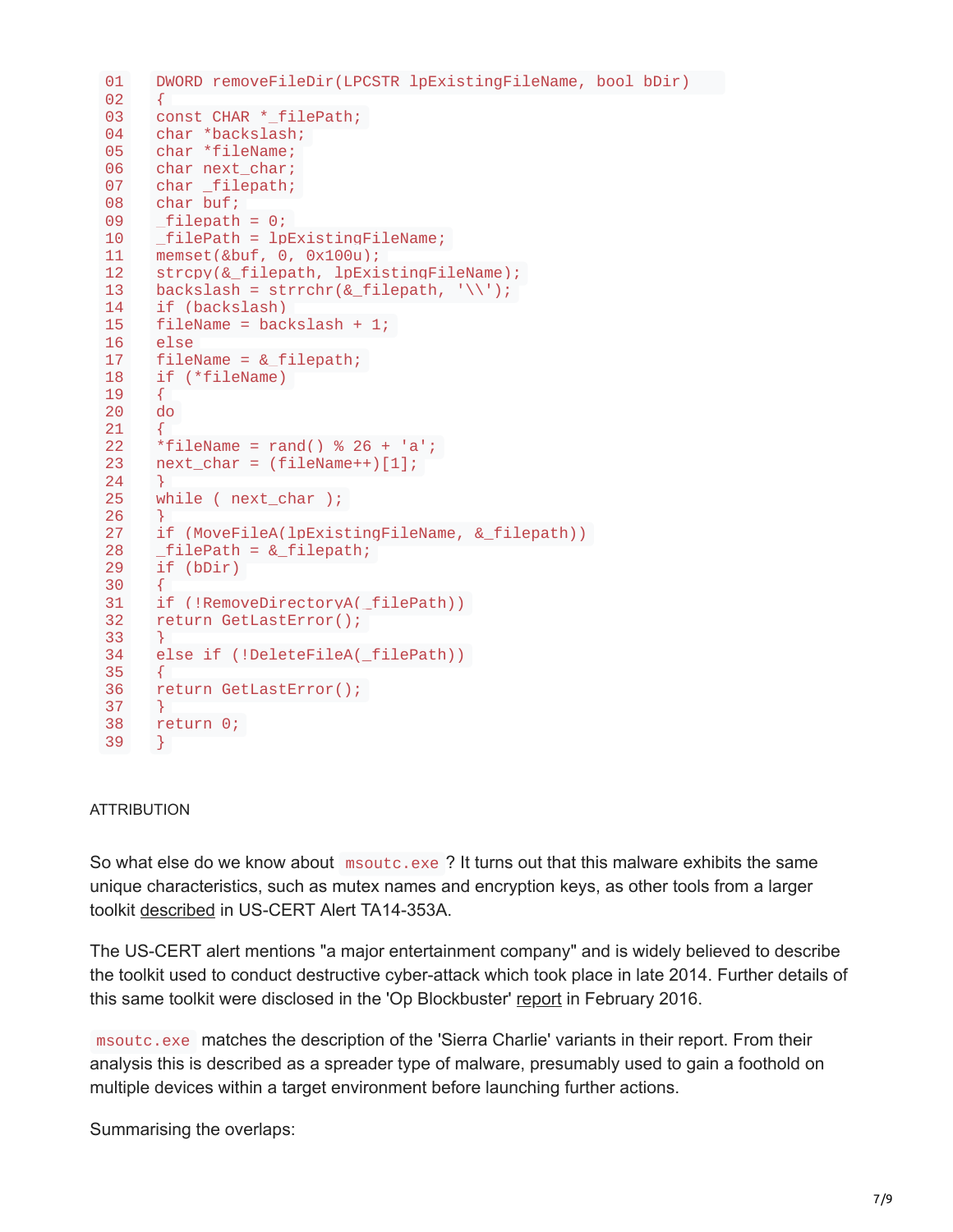Typos

Typos are not uncommon in cyber-attacks, as developers and operators rush through their tasks in an effort to stay ahead of network-defenders. However, this provides another soft link across the different sets of activity.

| Instance                                            | Comment                                                                                      |
|-----------------------------------------------------|----------------------------------------------------------------------------------------------|
| <b>Operation Blockbuster</b><br>campaign            | The Kaspersky Labs team noted a typo in the User-Agent of<br>'Mozillar' instead of 'Mozilla' |
| Vietnam case                                        | Attacker code featured the string 'FilleOut' instead of 'FileOut'                            |
| Bangladesh case                                     | Attacker code featured the string 'alreay' instead of 'already'                              |
| Attacker mis-spelled 'foundation'<br>as 'fandation' |                                                                                              |

Development environment

The coder makes exclusive use of Visual C++ 6.0, an older development environment released in 1998. The use of such infrastructure for development is not unheard of, but it does leave a distinctive tool-mark with which to link the malware samples.

The use of this compiler was also noted in the 'Kordllbot' samples [described](https://www.bluecoat.com/security-blog/2016-02-24/seoul-sony) in a recent report by BlueCoat. This report details the same activity as discussed in the Operation Blockbuster reports.

| Instance                                                                               | Comment                            |
|----------------------------------------------------------------------------------------|------------------------------------|
| Kordllbot malware (BlueCoat report / Op Blockbuster) Noted to have used Visual C++ 6.0 |                                    |
| Vietnam case                                                                           | Malware compiled in Visual C++ 6.0 |
| Bangladesh case                                                                        | Malware compiled in Visual C++ 6.0 |

File-wipe / file-delete functionality

As noted already, the developers coded a specific function for securely erasing files from disk. The author of this function took great care in writing a large amount of random data into a file, before passing it to a file delete command. This was done in order to make sure the deleted file could not be forensically restored as all the original contents of the hard disk sectors associated with the file would be lost.

| Instance | Comment                                                                         |
|----------|---------------------------------------------------------------------------------|
|          | Operation Blockbuster campaign Described under the 'Secure File Delete' section |